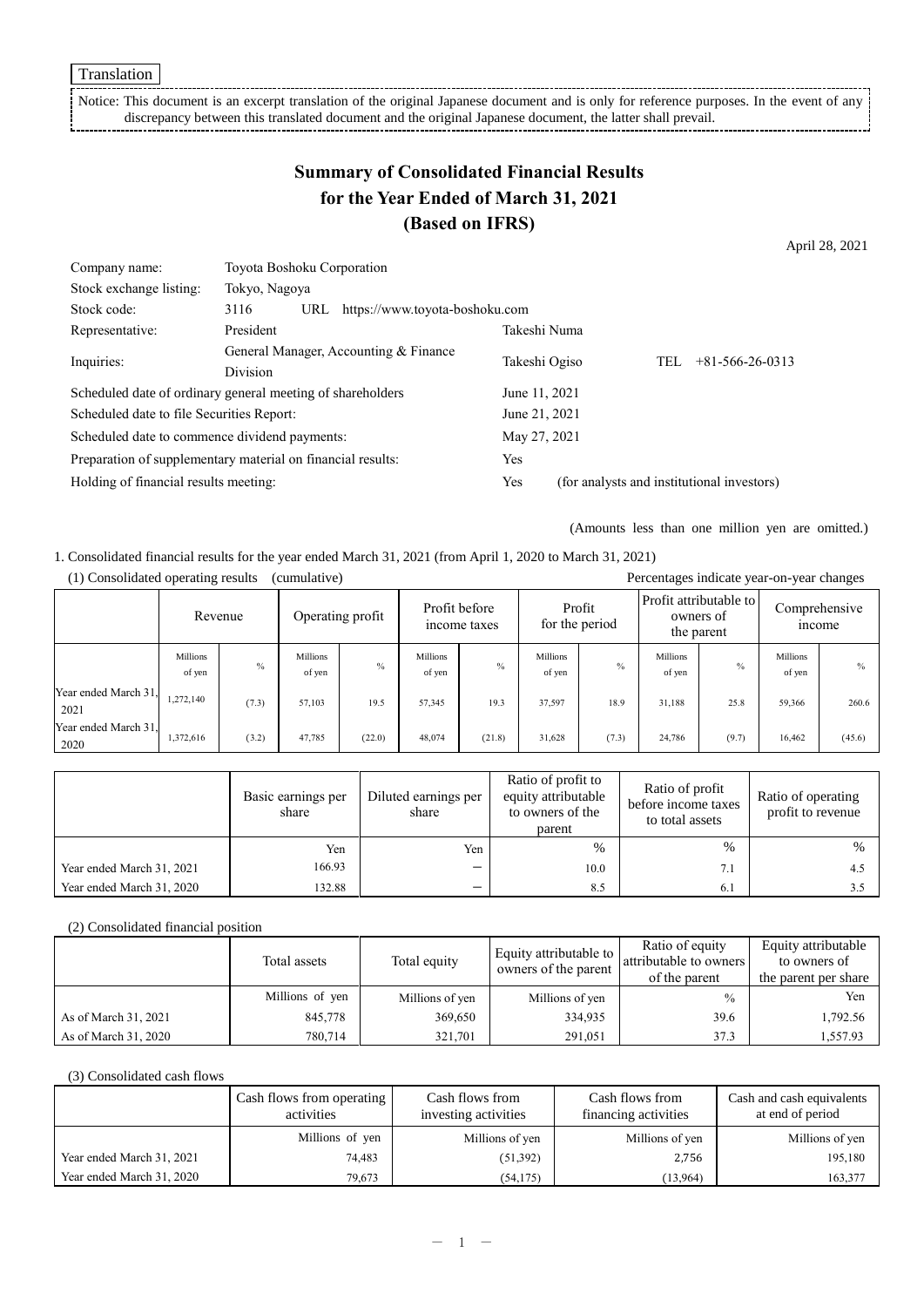#### 2. Cash dividends

|                                          | Annual dividends per share |                 |                          |                 |       |                      |                 | Ratio of dividends to<br>equity attributable to |  |
|------------------------------------------|----------------------------|-----------------|--------------------------|-----------------|-------|----------------------|-----------------|-------------------------------------------------|--|
|                                          | 1st quarter-end            | 2nd quarter-end | 3rd quarter-end          | Fiscal year-end | Total | dividends<br>(total) | payout<br>ratio | owners of the parent                            |  |
|                                          | Yen                        | Yen             | Yen                      | Yen             | Yen   | Millions of yen      | $\frac{0}{0}$   |                                                 |  |
| Year ended March 31, 2020                |                            | 28.00           | –                        | 26.00           | 54.00 | 10,088               | 40.6            | 3.4                                             |  |
| Year ending March 31, 2021               | $\overline{\phantom{0}}$   | 10.00           | ▃                        | 35.00           | 45.00 | 8,408                | 27.0            | 2.7                                             |  |
| Year ending March 31, 2022<br>(Forecast) | $\overline{\phantom{0}}$   | 32.00           | $\overline{\phantom{0}}$ | 32.00           | 64.00 |                      | 25.4            |                                                 |  |

The Fiscal year-end dividends for the year ending March 31, 2021 consist of ordinary dividends of 32.00 Yen and special dividends of 3.00 Yen.

### 3. Forecast of consolidated financial results for the year ending March 31, 2022 (from April 1, 2021 to March 31, 2022)

|           |                 |                  |                   |               |                   |                        |                      |                | Percentages indicate year-on-year changes |
|-----------|-----------------|------------------|-------------------|---------------|-------------------|------------------------|----------------------|----------------|-------------------------------------------|
| Revenue   |                 | Operating profit |                   | Profit before |                   | Profit attributable to |                      | Basic earnings |                                           |
|           |                 |                  |                   |               | income taxes      |                        | owners of the parent |                | per share                                 |
|           | Millions of yen |                  | % Millions of yen |               | % Millions of yen |                        | % Millions of yen    | $\%$           | Yen                                       |
| Full year | 1,400,000       | 10.1             | 72,000            | 26.1          | 73,000            | 27.3                   | 47,000               | 50.7           | 251.54                                    |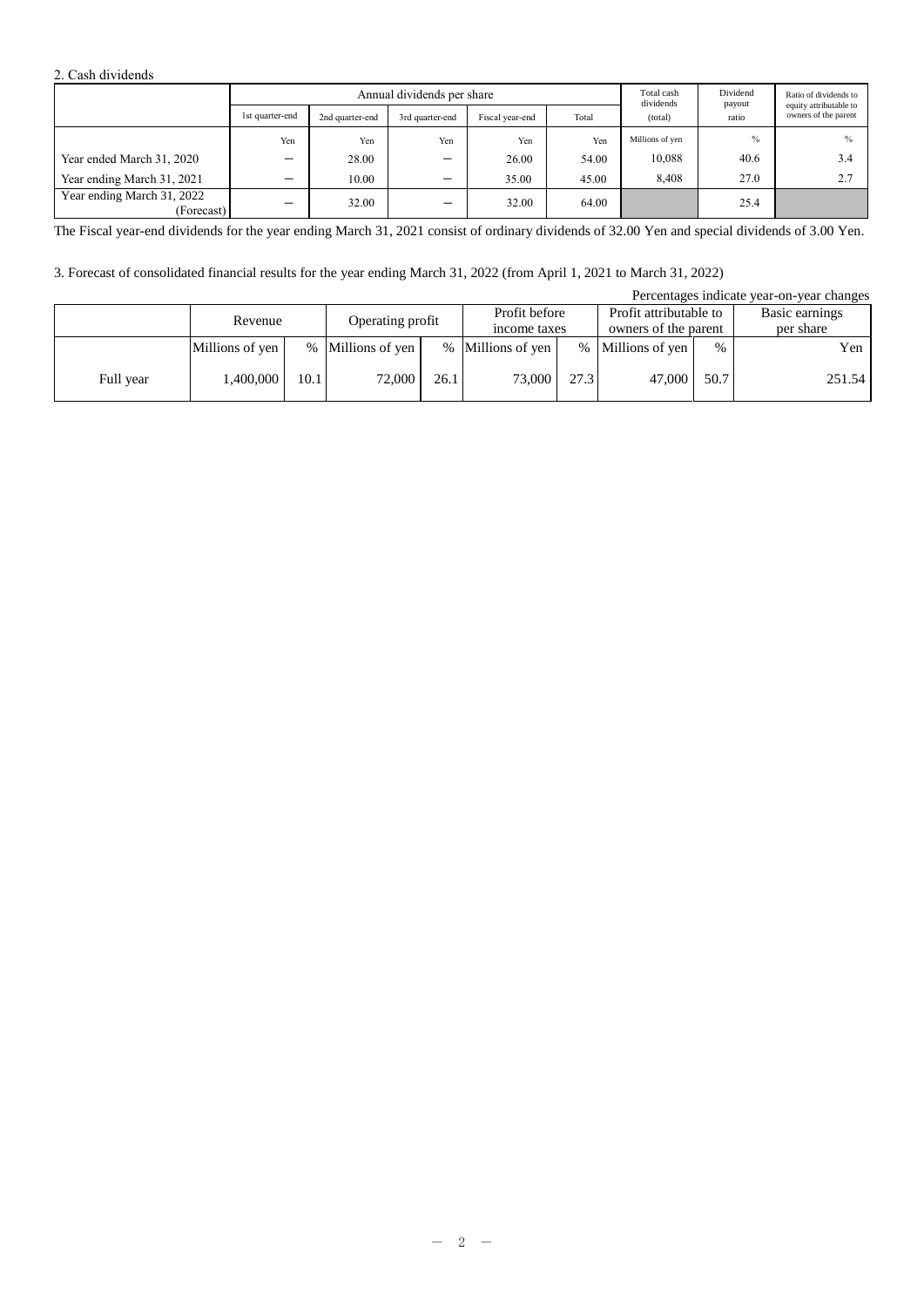#### 4. Notes

| (1) Changes in significant subsidiaries during the year ended March 31, 2021           | Yes |  |
|----------------------------------------------------------------------------------------|-----|--|
| (changes in specified subsidiaries resulting in the change in scope of consolidation): |     |  |

| (2) Changes in accounting policies, changes in accounting estimates, and restatement of prior period financial statements |     |  |  |  |  |  |
|---------------------------------------------------------------------------------------------------------------------------|-----|--|--|--|--|--|
| Changes in accounting policies required by IFRS:                                                                          | No. |  |  |  |  |  |
| Changes in accounting policies due to other reasons:                                                                      | No. |  |  |  |  |  |
| Changes in accounting estimates:                                                                                          | No. |  |  |  |  |  |

(3) Number of issued shares (common shares)

| As of March 31, 2021                                                                          |  | 187,665,738 shares As of March 31, 2020        | 187,665,738 shares |  |  |  |  |  |
|-----------------------------------------------------------------------------------------------|--|------------------------------------------------|--------------------|--|--|--|--|--|
| Number of treasury shares at the end of the period                                            |  |                                                |                    |  |  |  |  |  |
| As of March 31, 2021                                                                          |  | 818,460 shares As of March 31, 2020            | 845,736 shares     |  |  |  |  |  |
| Average number of shares during the period (cumulative from the beginning of the fiscal year) |  |                                                |                    |  |  |  |  |  |
| Year ended March 31, 2021                                                                     |  | 186,839,339 shares   Year ended March 31, 2020 | 186,540,338 shares |  |  |  |  |  |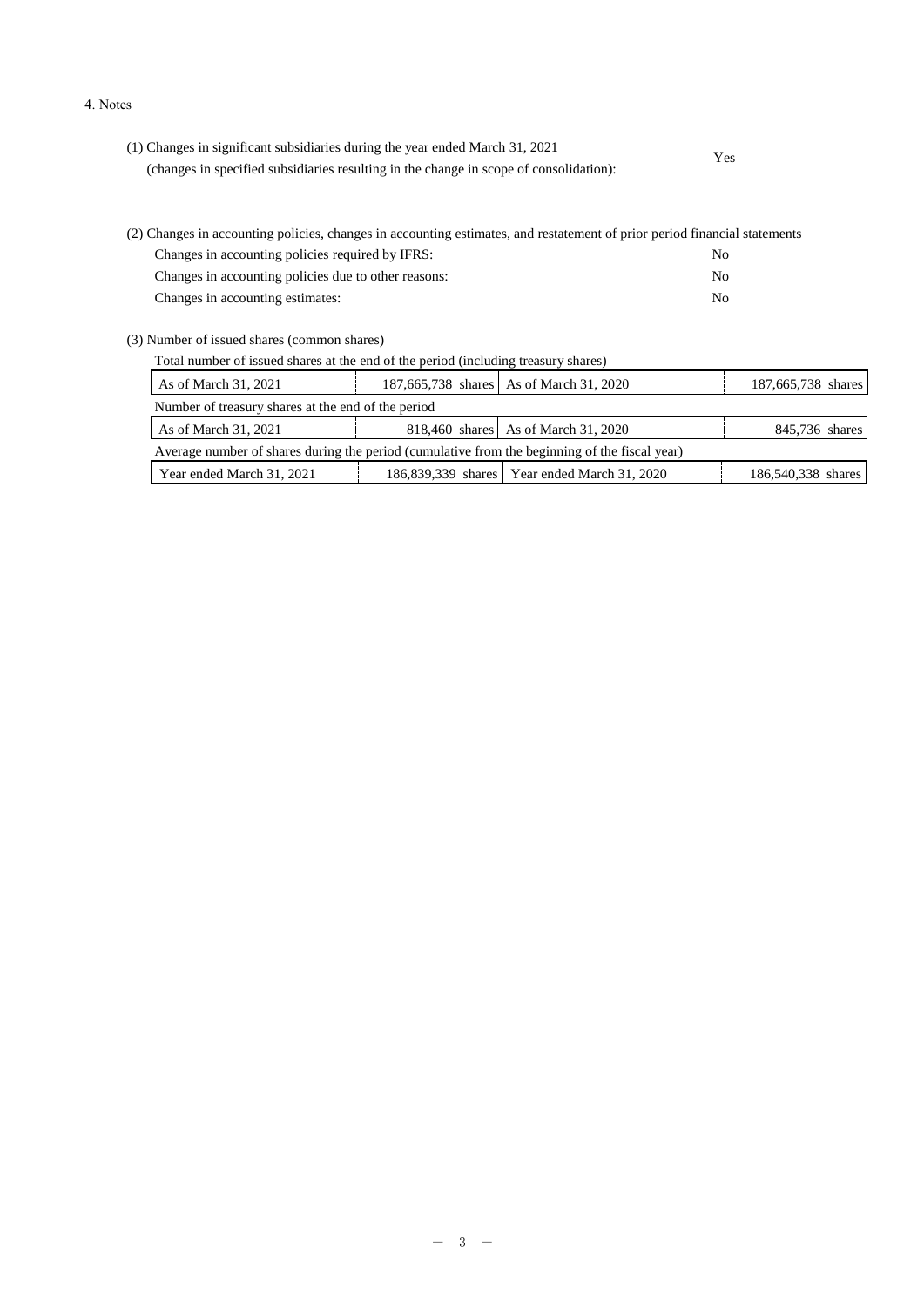## **Consolidated financial statements Consolidated Statement of Financial Position**

|                                               | As of March 31, 2020 | As of March 31, 2021 |
|-----------------------------------------------|----------------------|----------------------|
| Assets                                        |                      |                      |
| Current assets                                |                      |                      |
| Cash and cash equivalents                     | 163,377              | 195,180              |
| Trade and other receivables                   | 197,081              | 222,827              |
| Inventories                                   | 68,166               | 61,848               |
| Other financial assets                        | 15,120               | 14,416               |
| Income taxes receivable                       | 4,827                | 3,710                |
| Other current assets                          | 8,976                | 8,868                |
| Total current assets                          | 457,548              | 506,851              |
| Non-current assets                            |                      |                      |
| Property, plant and equipment                 | 256,661              | 263,841              |
| Goodwill                                      | 4,871                | 4,881                |
| Intangible assets                             | 10,873               | 13,177               |
| Investments accounted for using equity method | 15,011               | 13,447               |
| Other financial assets                        | 18,561               | 26,219               |
| Deferred tax assets                           | 15,572               | 15,725               |
| Other non-current assets                      | 1,614                | 1,632                |
| Total non-current assets                      | 323,166              | 338,926              |
| Total assets                                  | 780,714              | 845,778              |

(Millions of yen)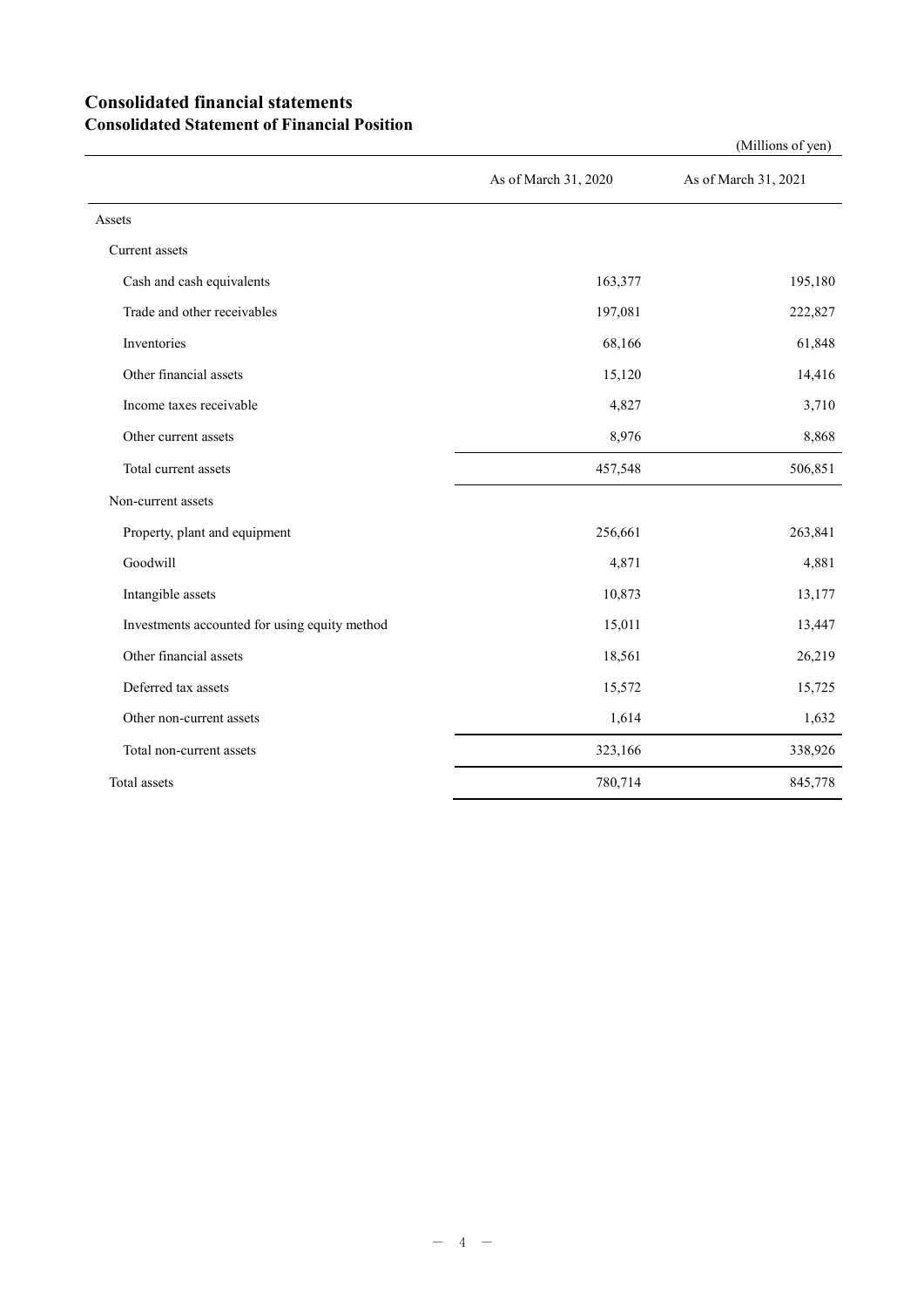|                                                   |                      | (Millions of yen)    |
|---------------------------------------------------|----------------------|----------------------|
|                                                   | As of March 31, 2020 | As of March 31, 2021 |
| Liabilities and equity                            |                      |                      |
| Liabilities                                       |                      |                      |
| Current liabilities                               |                      |                      |
| Trade and other payables                          | 179,103              | 175,133              |
| Bonds and borrowings                              | 50,231               | 22,151               |
| Other financial liabilities                       | 3,410                | 4,076                |
| Income taxes payable                              | 6,302                | 7,498                |
| Provisions                                        | 3,921                | 5,937                |
| Other current liabilities                         | 70,358               | 71,213               |
| Total current liabilities                         | 313,327              | 286,010              |
| Non-current liabilities                           |                      |                      |
| Bonds and borrowings                              | 74,301               | 119,623              |
| Other financial liabilities                       | 7,758                | 6,490                |
| Retirement benefit liability                      | 58,982               | 55,376               |
| Provisions                                        | 255                  | 224                  |
| Deferred tax liabilities                          | 2,776                | 6,552                |
| Other non-current liabilities                     | 1,611                | 1,848                |
| Total non-current liabilities                     | 145,685              | 190,116              |
| <b>Total liabilities</b>                          | 459,013              | 476,127              |
| Equity                                            |                      |                      |
| Share capital                                     | 8,400                | 8,400                |
| Capital surplus                                   | 3,044                | 3,092                |
| Retained earnings                                 | 289,880              | 316,931              |
| Treasury shares                                   | (1,674)              | (1,620)              |
| Other components of equity                        | (8, 599)             | 8,131                |
| Total equity attributable to owners of the parent | 291,051              | 334,935              |
| Non-controlling interests                         | 30,649               | 34,715               |
| Total equity                                      | 321,701              | 369,650              |
| Total liabilities and equity                      | 780,714              | 845,778              |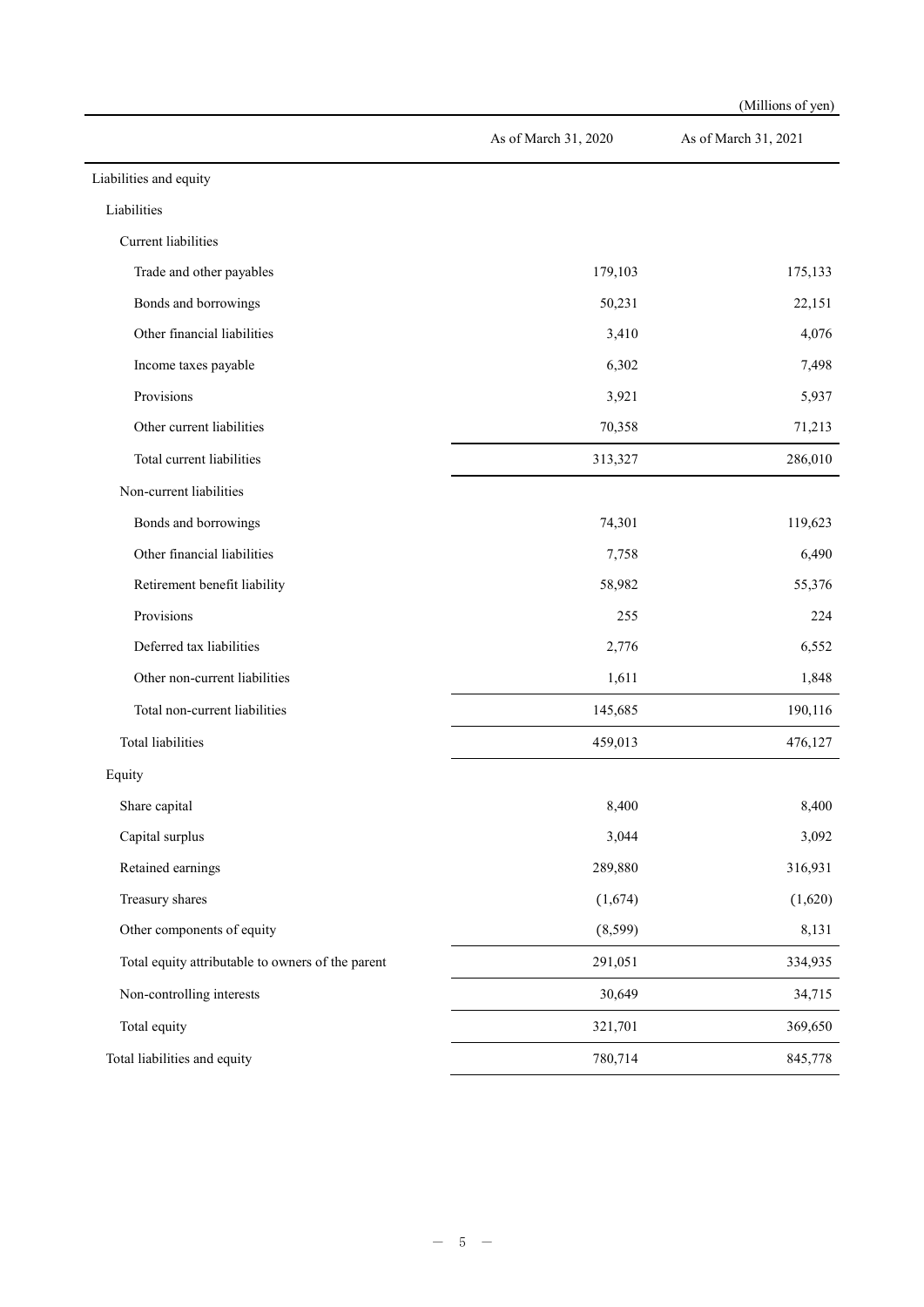### **Consolidated statement of income and consolidated statement of comprehensive income Consolidated Statement of Profit or Loss**

|                                                                            |                                     | (Millions of yen)                   |
|----------------------------------------------------------------------------|-------------------------------------|-------------------------------------|
|                                                                            | Fiscal year ended<br>March 31, 2020 | Fiscal year ended<br>March 31, 2021 |
| Revenue                                                                    | 1,372,616                           | 1,272,140                           |
| Cost of sales                                                              | 1,238,561                           | 1,138,717                           |
| Gross profit                                                               | 134,054                             | 133,423                             |
| Selling, general and administrative expenses                               | 84,323                              | 77,774                              |
| Other income                                                               | 5,847                               | 6,243                               |
| Other expenses                                                             | 7,792                               | 4,789                               |
| Operating profit                                                           | 47,785                              | 57,103                              |
| Finance income                                                             | 2,245                               | 2,102                               |
| Finance expenses                                                           | 2,865                               | 1,437                               |
| Share of profit (loss) of investments accounted for using<br>equity method | 908                                 | (423)                               |
| Profit before income taxes                                                 | 48,074                              | 57,345                              |
| Income tax expense                                                         | 16,446                              | 19,748                              |
| Profit for the period                                                      | 31,628                              | 37,597                              |
| Profit attributable to                                                     |                                     |                                     |
| Owners of the parent                                                       | 24,786                              | 31,188                              |
| Non-controlling interests                                                  | 6,841                               | 6,408                               |
| Profit attributable to owners of the parent per share                      |                                     |                                     |

| Basic earnings per share (Yen)   | 132.88 | 166.93 |
|----------------------------------|--------|--------|
| Diluted earnings per share (Yen) |        |        |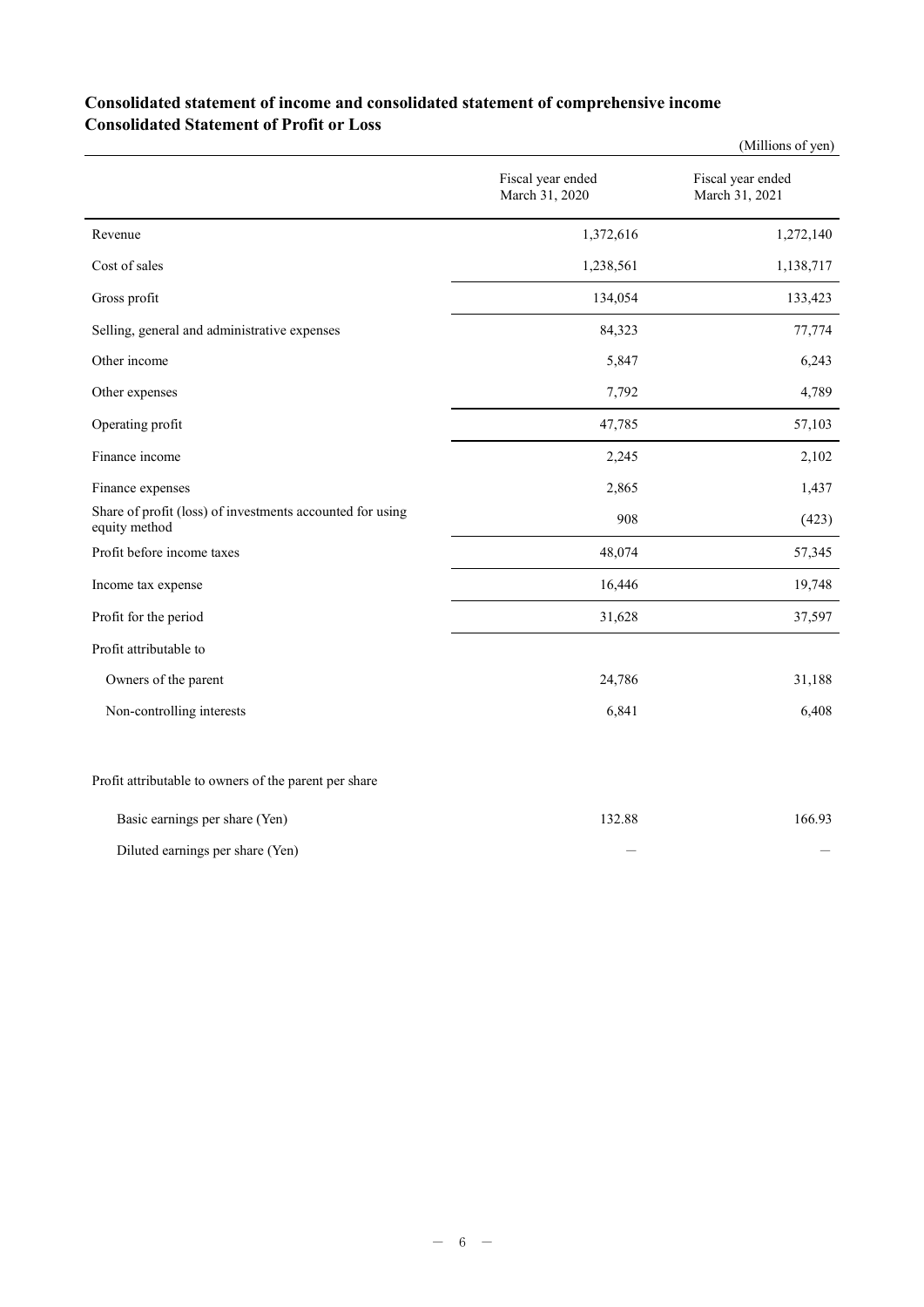# **Consolidated Statement of Comprehensive Income**

|                                                                                                             |                                     | (Millions of yen)                   |
|-------------------------------------------------------------------------------------------------------------|-------------------------------------|-------------------------------------|
|                                                                                                             | Fiscal year ended<br>March 31, 2020 | Fiscal year ended<br>March 31, 2021 |
| Profit for the period                                                                                       | 31,628                              | 37,597                              |
| Other comprehensive income                                                                                  |                                     |                                     |
| Items that will not be reclassified to profit or loss                                                       |                                     |                                     |
| Remeasurements of defined benefit plans                                                                     | 257                                 | 2,552                               |
| Net change in fair value of equity instruments measured<br>at fair value through other comprehensive income | (1,904)                             | 4,663                               |
| Share of other comprehensive income of investments<br>accounted for using equity method                     | 100                                 | 23                                  |
| Items that may be reclassified to profit or loss                                                            |                                     |                                     |
| Exchange differences on translation of foreign operations                                                   | (13, 317)                           | 14,455                              |
| Net change in fair value of debt instruments measured at<br>fair value through other comprehensive income   | (0)                                 | (8)                                 |
| Share of other comprehensive income of investments<br>accounted for using equity method                     | (302)                               | 82                                  |
| Total other comprehensive income                                                                            | (15, 165)                           | 21,769                              |
| Comprehensive income                                                                                        | 16,462                              | 59,366                              |
| Comprehensive income attributable to                                                                        |                                     |                                     |
| Owners of the parent                                                                                        | 11,636                              | 50,506                              |
| Non-controlling interests                                                                                   | 4,825                               | 8,859                               |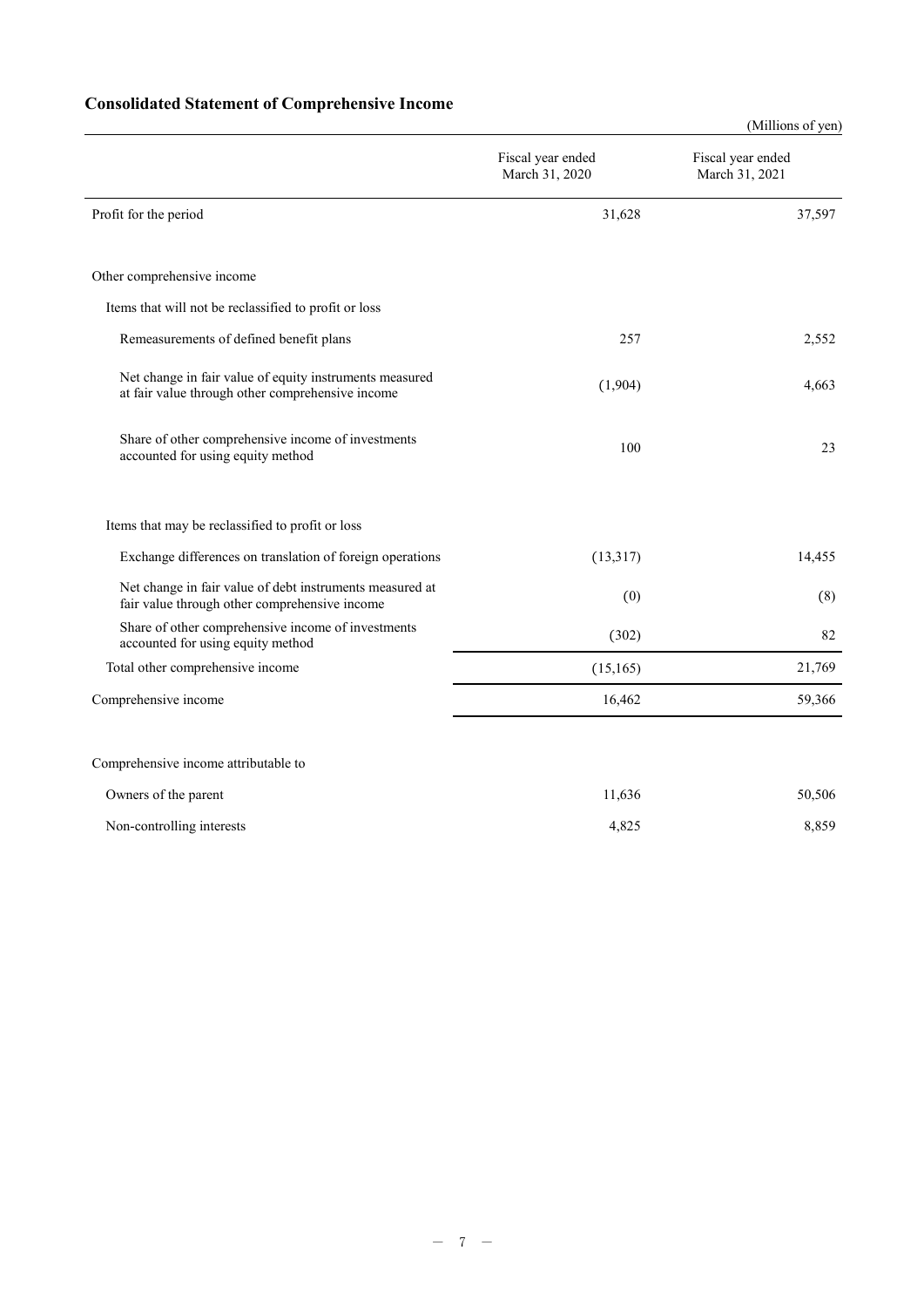#### **Consolidated Statement of Changes in Equity**

Fiscal year ended March 31, 2020

| (Millions of yen)                                |               |                 |                                         |         |                                                               |  |  |
|--------------------------------------------------|---------------|-----------------|-----------------------------------------|---------|---------------------------------------------------------------|--|--|
|                                                  |               |                 | Equity attributable to owners of parent |         |                                                               |  |  |
|                                                  |               |                 |                                         |         | Other components<br>of equity                                 |  |  |
|                                                  | Share capital | Capital surplus | Retained<br>earnings                    |         | Treasury shares Remeasurements<br>of defined benefit<br>plans |  |  |
| Balance at April 1, 2019                         | 8,400         | 7,570           | 275,160                                 | (3,875) |                                                               |  |  |
| Profit for the period                            |               |                 | 24,786                                  |         |                                                               |  |  |
| Other comprehensive income                       |               |                 |                                         |         | 326                                                           |  |  |
| Comprehensive income                             |               |                 | 24,786                                  |         | 326                                                           |  |  |
| Purchase of treasury shares                      |               |                 |                                         | (0)     |                                                               |  |  |
| Disposal of treasury shares                      |               |                 |                                         | 2,201   |                                                               |  |  |
| Dividends                                        |               |                 | (10, 430)                               |         |                                                               |  |  |
| Changes in ownership interest<br>in subsidiaries |               | (4,525)         |                                         |         |                                                               |  |  |
| Transfer to retained earnings                    |               |                 | 393                                     |         | (326)                                                         |  |  |
| Other                                            |               |                 | (28)                                    |         |                                                               |  |  |
| Total transactions with owners                   |               | (4,525)         | (10,066)                                | 2,201   | (326)                                                         |  |  |
| Balance at March 31, 2020                        | 8,400         | 3,044           | 289,880                                 | (1,674) |                                                               |  |  |

|                                                  |                                                                                                              | Equity attributable to owners of parent                                                                                                         |                                                                       |           |                              |           |
|--------------------------------------------------|--------------------------------------------------------------------------------------------------------------|-------------------------------------------------------------------------------------------------------------------------------------------------|-----------------------------------------------------------------------|-----------|------------------------------|-----------|
|                                                  |                                                                                                              | Other components of equity                                                                                                                      |                                                                       |           |                              |           |
|                                                  | Net change in<br>fair value of<br>equity<br>instruments<br>value through<br>other<br>comprehensive<br>income | Net change in<br>fair value of<br>debt<br>instruments<br>measured at fair measured at fair<br>value through<br>other<br>comprehensive<br>income | Exchange<br>differences on<br>translation of<br>foreign<br>operations | Total     | Non-controlling<br>interests | Total     |
| Balance at April 1, 2019                         | 6,036                                                                                                        | (98)                                                                                                                                            | (994)                                                                 | 292,199   | 37,130                       | 329,329   |
| Profit for the period                            |                                                                                                              |                                                                                                                                                 |                                                                       | 24,786    | 6,841                        | 31,628    |
| Other comprehensive income                       | (1, 803)                                                                                                     | (0)                                                                                                                                             | (11, 673)                                                             | (13, 150) | (2,015)                      | (15, 165) |
| Comprehensive income                             | (1,803)                                                                                                      | (0)                                                                                                                                             | (11, 673)                                                             | 11,636    | 4,825                        | 16,462    |
| Purchase of treasury shares                      |                                                                                                              |                                                                                                                                                 |                                                                       | (0)       |                              | (0)       |
| Disposal of treasury shares                      |                                                                                                              |                                                                                                                                                 |                                                                       | 2,201     |                              | 2,201     |
| Dividends                                        |                                                                                                              |                                                                                                                                                 |                                                                       | (10, 430) | (4,620)                      | (15,050)  |
| Changes in ownership interest<br>in subsidiaries |                                                                                                              |                                                                                                                                                 |                                                                       | (4,525)   | (6,686)                      | (11,211)  |
| Transfer to retained earnings                    | (66)                                                                                                         |                                                                                                                                                 |                                                                       |           |                              |           |
| Other                                            |                                                                                                              |                                                                                                                                                 |                                                                       | (28)      |                              | (28)      |
| Total transactions with owners                   | (66)                                                                                                         |                                                                                                                                                 |                                                                       | (12, 784) | (11,306)                     | (24,090)  |
| Balance at March 31, 2020                        | 4,167                                                                                                        | (98)                                                                                                                                            | (12,668)                                                              | 291,051   | 30,649                       | 321,701   |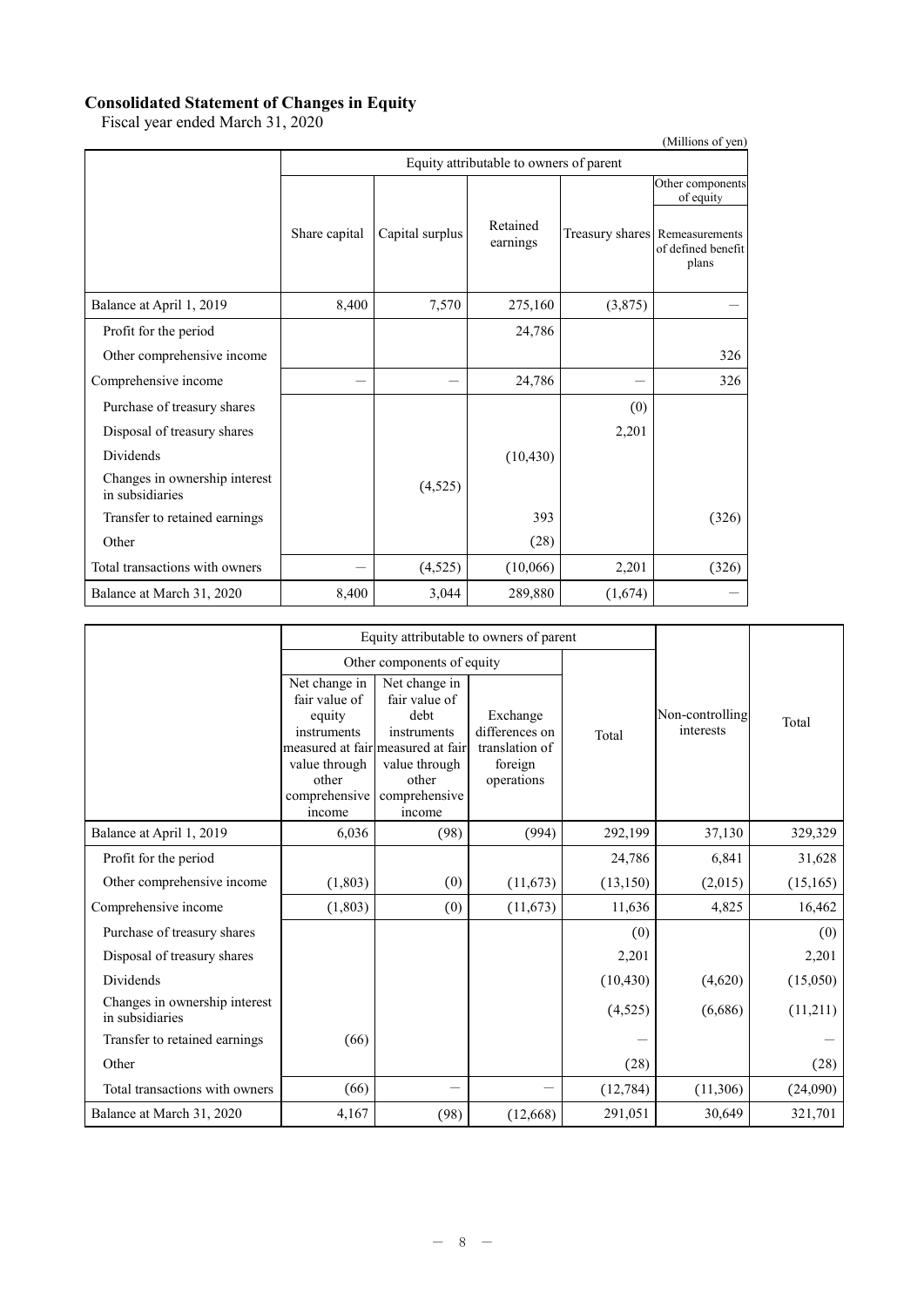### Fiscal year ended March 31, 2021

| (Millions of yen)                                |               |                 |                                         |         |                                                               |  |  |
|--------------------------------------------------|---------------|-----------------|-----------------------------------------|---------|---------------------------------------------------------------|--|--|
|                                                  |               |                 | Equity attributable to owners of parent |         |                                                               |  |  |
|                                                  |               |                 |                                         |         | Other components<br>of equity                                 |  |  |
|                                                  | Share capital | Capital surplus | Retained<br>earnings                    |         | Treasury shares Remeasurements<br>of defined benefit<br>plans |  |  |
| Balance at April 1, 2020                         | 8,400         | 3,044           | 289,880                                 | (1,674) |                                                               |  |  |
| Profit for the period                            |               |                 | 31,188                                  |         |                                                               |  |  |
| Other comprehensive income                       |               |                 |                                         |         | 2,592                                                         |  |  |
| Comprehensive income                             |               |                 | 31,188                                  |         | 2,592                                                         |  |  |
| Purchase of treasury shares                      |               |                 |                                         | (0)     |                                                               |  |  |
| Disposal of treasury shares                      |               | (13)            |                                         | 54      |                                                               |  |  |
| <b>Dividends</b>                                 |               |                 | (6, 725)                                |         |                                                               |  |  |
| Changes in ownership interest<br>in subsidiaries |               | 62              |                                         |         |                                                               |  |  |
| Change in increase of capital                    |               |                 |                                         |         |                                                               |  |  |
| Change in scope of<br>consolidation              |               |                 |                                         |         |                                                               |  |  |
| Transfer to retained earnings                    |               |                 | 2,587                                   |         | (2, 592)                                                      |  |  |
| Total transactions with owners                   |               | 48              | (4,138)                                 | 54      | (2, 592)                                                      |  |  |
| Balance at March 31, 2021                        | 8,400         | 3,092           | 316,931                                 | (1,620) |                                                               |  |  |

|                                                  |                                                                                                                                  | Equity attributable to owners of parent                                                                                     |                                                                       |                                                                                                                                                                                                                                |       |           |
|--------------------------------------------------|----------------------------------------------------------------------------------------------------------------------------------|-----------------------------------------------------------------------------------------------------------------------------|-----------------------------------------------------------------------|--------------------------------------------------------------------------------------------------------------------------------------------------------------------------------------------------------------------------------|-------|-----------|
|                                                  |                                                                                                                                  | Other components of equity                                                                                                  |                                                                       |                                                                                                                                                                                                                                |       |           |
|                                                  | Net change in<br>fair value of<br>equity<br>instruments<br>measured at fair<br>value through<br>other<br>comprehensive<br>income | Net change in<br>fair value of<br>debt instruments<br>measured at fair<br>value through<br>other<br>comprehensive<br>income | Exchange<br>differences on<br>translation of<br>foreign<br>operations | Non-controlling<br>interests<br>Total<br>291,051<br>30,649<br>31,188<br>6,408<br>19,318<br>2,451<br>8,859<br>50,506<br>(0)<br>40<br>(6,725)<br>(4,880)<br>(105)<br>62<br>151<br>39<br>(6,623)<br>(4, 794)<br>334,935<br>34,715 | Total |           |
| Balance at April 1, 2020                         | 4,167                                                                                                                            | (98)                                                                                                                        | (12,668)                                                              |                                                                                                                                                                                                                                |       | 321,701   |
| Profit for the period                            |                                                                                                                                  |                                                                                                                             |                                                                       |                                                                                                                                                                                                                                |       | 37,597    |
| Other comprehensive income                       | 4,677                                                                                                                            | $\boldsymbol{0}$                                                                                                            | 12,048                                                                |                                                                                                                                                                                                                                |       | 21,769    |
| Comprehensive income                             | 4,677                                                                                                                            | $\mathbf{0}$                                                                                                                | 12,048                                                                |                                                                                                                                                                                                                                |       | 59,366    |
| Purchase of treasury shares                      |                                                                                                                                  |                                                                                                                             |                                                                       |                                                                                                                                                                                                                                |       | (0)       |
| Disposal of treasury shares                      |                                                                                                                                  |                                                                                                                             |                                                                       |                                                                                                                                                                                                                                |       | 40        |
| <b>Dividends</b>                                 |                                                                                                                                  |                                                                                                                             |                                                                       |                                                                                                                                                                                                                                |       | (11,605)  |
| Changes in ownership interest<br>in subsidiaries |                                                                                                                                  |                                                                                                                             |                                                                       |                                                                                                                                                                                                                                |       | (42)      |
| Change in increase of capital                    |                                                                                                                                  |                                                                                                                             |                                                                       |                                                                                                                                                                                                                                |       | 151       |
| Change in scope of<br>consolidation              |                                                                                                                                  |                                                                                                                             |                                                                       |                                                                                                                                                                                                                                |       | 39        |
| Transfer to retained earnings                    | 4                                                                                                                                |                                                                                                                             |                                                                       |                                                                                                                                                                                                                                |       |           |
| Total transactions with owners                   | 4                                                                                                                                |                                                                                                                             |                                                                       |                                                                                                                                                                                                                                |       | (11, 417) |
| Balance at March 31, 2021                        | 8,849                                                                                                                            | (98)                                                                                                                        | (619)                                                                 |                                                                                                                                                                                                                                |       | 369,650   |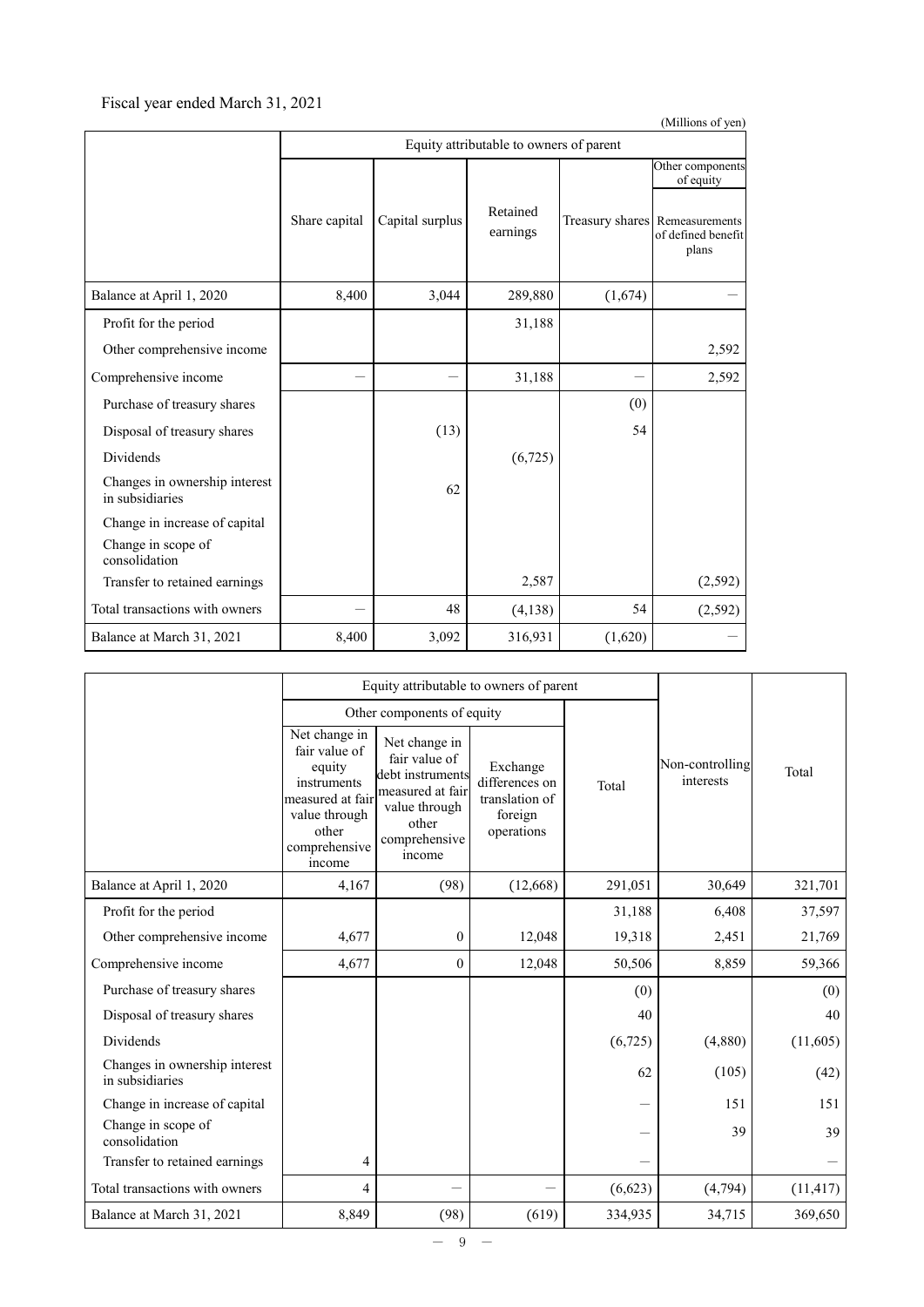### **Consolidated Statement of Cash Flows**

|                                                     |                   | (Millions of yen) |
|-----------------------------------------------------|-------------------|-------------------|
|                                                     | Fiscal year ended | Fiscal year ended |
|                                                     | March 31, 2020    | March 31, 2021    |
| Cash flows from operating activities                |                   |                   |
| Profit before income taxes                          | 48,074            | 57,345            |
| Depreciation and amortization                       | 40,223            | 39,947            |
| Interest and dividend income                        | (1,920)           | (1,465)           |
| Decrease (increase) in trade receivables            | 37,983            | (17,965)          |
| Decrease (increase) in inventories                  | (4, 387)          | 8,004             |
| Increase (decrease) in trade payables               | (29,601)          | (96)              |
| Increase (decrease) in retirement benefit liability | 1,659             | (1,216)           |
| Other                                               | 3,646             | 3,847             |
| Subtotal                                            | 95,678            | 88,401            |
| Interest received                                   | 1,725             | 1,303             |
| Dividends received                                  | 1,046             | 1,460             |
| Interest paid                                       | (1, 435)          | (1,232)           |
| Income taxes paid                                   | (17, 342)         | (15, 449)         |
| Net cash provided by (used in) operating activities | 79,673            | 74,483            |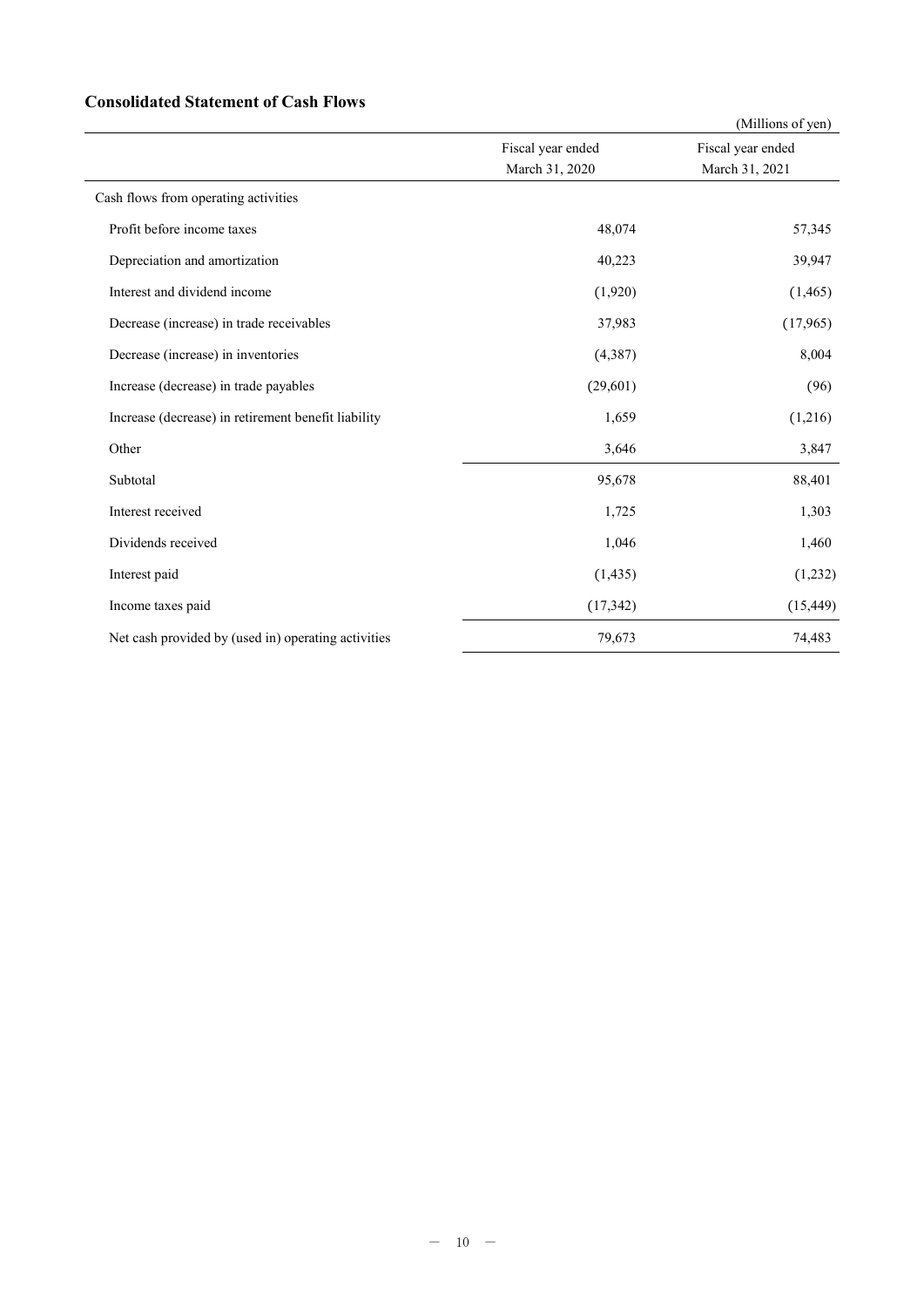|                                                                                         |                                     | (Millions of yen)                   |
|-----------------------------------------------------------------------------------------|-------------------------------------|-------------------------------------|
|                                                                                         | Fiscal year ended<br>March 31, 2020 | Fiscal year ended<br>March 31, 2021 |
| Cash flows from investing activities                                                    |                                     |                                     |
| Purchase of property, plant and equipment                                               | (49, 848)                           | (48, 922)                           |
| Proceeds from sales of property, plant and equipment                                    | 1,799                               | 1,818                               |
| Purchase of intangible assets                                                           | (3,235)                             | (5, 494)                            |
| Purchase of equity instruments                                                          | (3,864)                             | (292)                               |
| Payments into time deposits                                                             | (8,118)                             | (8,382)                             |
| Proceeds from withdrawal of time deposits                                               | 10,041                              | 11,033                              |
| Other                                                                                   | (949)                               | (1, 153)                            |
| Net cash provided by (used in) investing activities                                     | (54, 175)                           | (51, 392)                           |
| Cash flows from financing activities                                                    |                                     |                                     |
| Proceeds from short-term borrowings                                                     | 14,219                              | 791                                 |
| Repayments of short-term borrowings                                                     | (534)                               | (12, 816)                           |
| Proceeds from long-term borrowings                                                      |                                     | 45,909                              |
| Repayments of long-term borrowings                                                      | (3,674)                             | (17, 923)                           |
| Dividends paid                                                                          | (10, 423)                           | (6,728)                             |
| Dividends paid to non-controlling interests                                             | (4,660)                             | (4, 856)                            |
| Payments for acquisition of interests in subsidiaries from<br>non-controlling interests | (6, 883)                            | (36)                                |
| Repayments of lease liabilities                                                         | (2,007)                             | (1,786)                             |
| Other                                                                                   | (0)                                 | 205                                 |
| Net cash provided by (used in) financing activities                                     | (13,964)                            | 2,756                               |
| Effect of exchange rate changes on cash and cash equivalents                            | (6,348)                             | 5,955                               |
| Net increase (decrease) in cash and cash equivalents                                    | 5,184                               | 31,802                              |
| Cash and cash equivalents at beginning of period                                        | 158,192                             | 163,377                             |
| Cash and cash equivalents at end of period                                              | 163,377                             | 195,180                             |